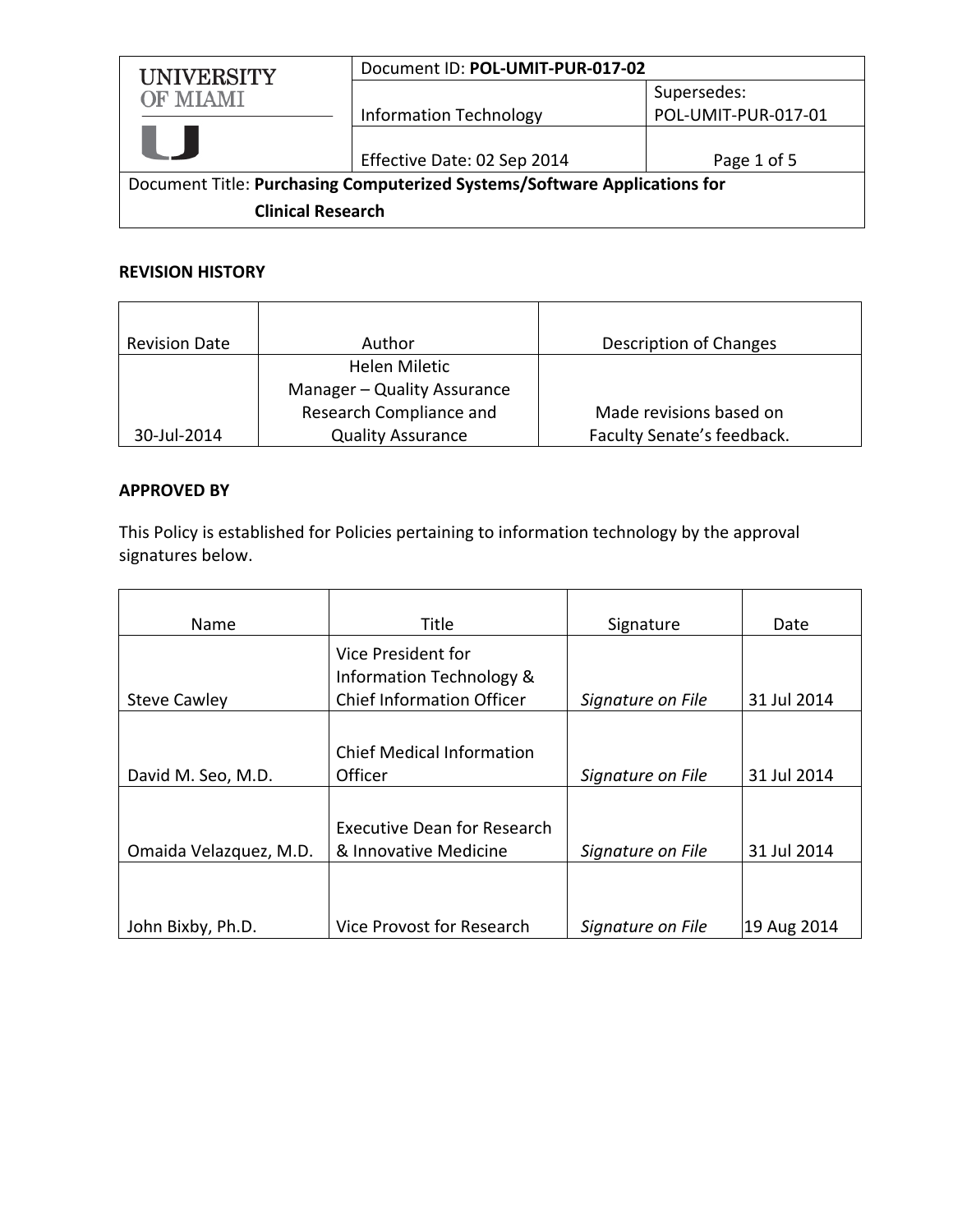| <b>UNIVERSITY</b>                                                         | Document ID: POL-UMIT-PUR-017-02 |                     |  |
|---------------------------------------------------------------------------|----------------------------------|---------------------|--|
| <b>OF MIAMI</b>                                                           |                                  | Supersedes:         |  |
|                                                                           | Information Technology           | POL-UMIT-PUR-017-01 |  |
|                                                                           | Effective Date: 02 Sep 2014      | Page 2 of 5         |  |
| Document Title: Purchasing Computerized Systems/Software Applications for |                                  |                     |  |
| <b>Clinical Research</b>                                                  |                                  |                     |  |

Information Security exists to further the mission of the University. The University is comprised of large and diverse populations with evolving needs related to information technology resources and data. University management is committed to safeguarding those resources while protecting and promoting academic freedom. Although intrinsic tension exists between the free exchange of ideas and information security, and can manifest itself in some circumstances, the requirements that follow have been identified to promote the best balance possible between information security and academic freedom.

### **PURPOSE:**

Clinical research studies are subject to federal, state and local regulations as well as audits/inspections by these agencies. FDA 21 CFR Part 11 regulations require that electronic records and electronic signatures used in clinical research meet specific criteria. In addition, the FDA has issued guidance documents for the use of computerized systems in clinical investigations. The term computerized system applies to records in electronic form that are used to create, modify, maintain, archive, retrieve, or transmit clinical data required by the FDA to be maintained, or to be submitted to the FDA. This policy is being implemented to ensure that only compliant computerized systems and/or software applications are purchased and installed for use in clinical research that is subject to 21 CFR Part 11 regulations.

## **SCOPE:**

This policy applies only to FDA‐regulated clinical research at the University. Prior to purchase, all computerized systems and/or software applications that may be used in support of FDA‐ regulated clinical research at the University must be evaluated for compliance with regulatory requirements. This applies to all new computerized systems and/or software applications as well as custom developed applications and version upgrades to be purchased or contracted. This evaluation will be conducted by the Clinical Research Electronic Data Committee or designee who will provide an assessment of the system/software in question, based on FDA regulations 21 CFR Part 11, 312, and 812 as well as FDA guidance documents(See References).

Computerized systems and/or software applications must have documented approval for use in FDA‐regulated clinical research by the Clinical Research Electronic Data Committee or designee prior to purchase.

Non‐adherence with policy requirements may result in sanctions to individuals and/or departments, up to and including loss of privileges to conduct clinical research.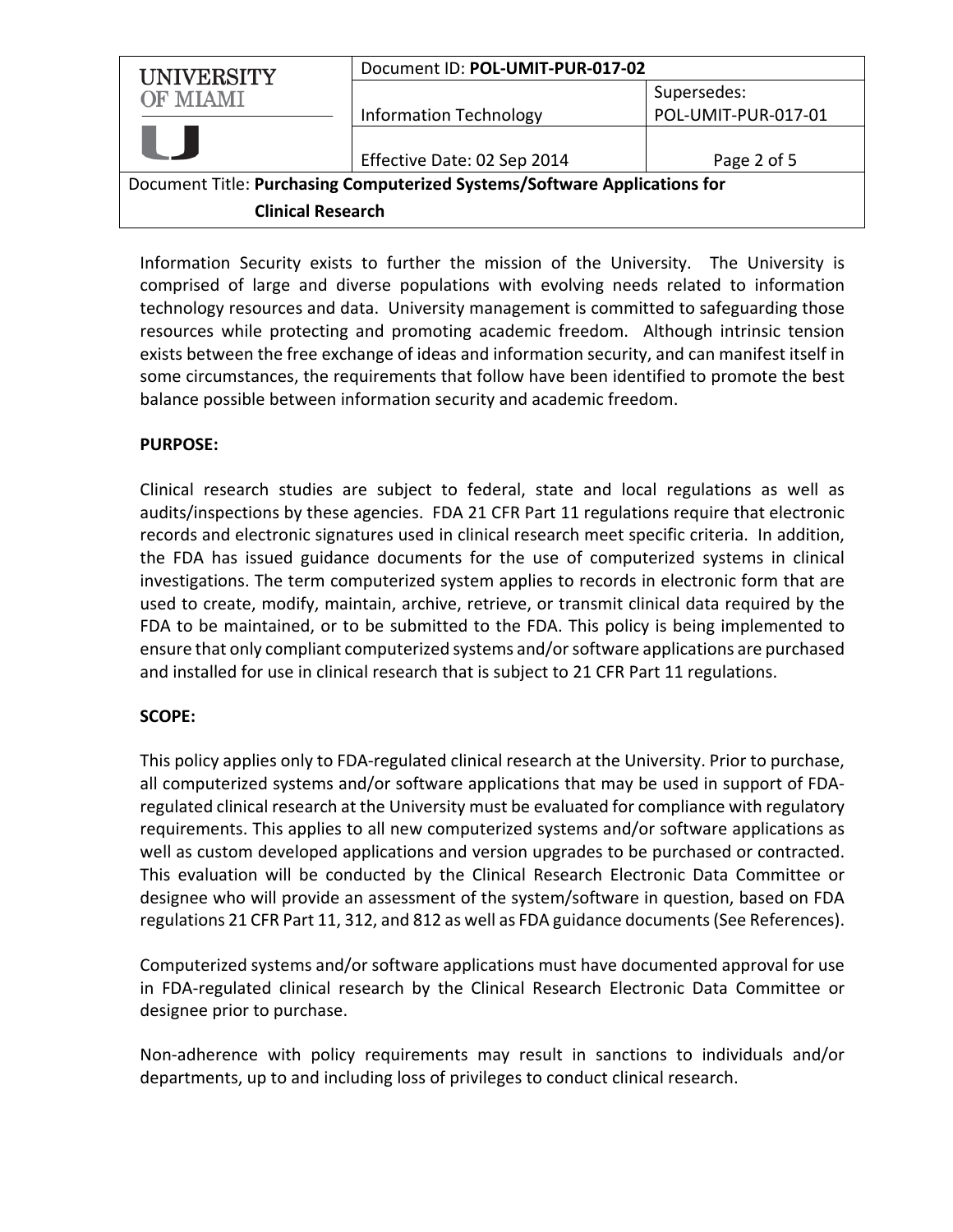| <b>UNIVERSITY</b><br><b>OF MIAMI</b>                                      | Document ID: POL-UMIT-PUR-017-02 |                     |
|---------------------------------------------------------------------------|----------------------------------|---------------------|
|                                                                           |                                  | Supersedes:         |
|                                                                           | <b>Information Technology</b>    | POL-UMIT-PUR-017-01 |
|                                                                           |                                  |                     |
|                                                                           | Effective Date: 02 Sep 2014      | Page 3 of 5         |
| Document Title: Purchasing Computerized Systems/Software Applications for |                                  |                     |
| <b>Clinical Research</b>                                                  |                                  |                     |

# **DEFINITIONS:**

| <b>Computerized System</b> | A computerized system includes computer hardware,<br>software, and associated documents (e.g., user manual)<br>that create, modify, maintain, archive, retrieve, or<br>transmit in digital form information related to the<br>conduct of a clinical trial subject to FDA regulation. |  |
|----------------------------|--------------------------------------------------------------------------------------------------------------------------------------------------------------------------------------------------------------------------------------------------------------------------------------|--|
| Principal Investigator     | individual who actually conducts a clinical<br>An<br>investigation and under whose immediate direction the<br>investigational drug or device is administered, dispensed<br>or used.                                                                                                  |  |
| <b>RCQA</b>                | The office of Research Compliance & Quality Assurance                                                                                                                                                                                                                                |  |
| Software Application       | A program or group of programs designed for end users<br>to perform specific tasks. Examples are: UChart, IRB-7,<br>Excel, etc.                                                                                                                                                      |  |
| Sponsor                    | A person who initiates, but does not actually conduct,<br>the investigation; that is, the investigational drug or<br>device is administered, dispensed or used under the<br>immediate direction of another individual.                                                               |  |
| Sponsor-Investigator       | An individual who both initiates and conducts a clinical<br>investigation and under whose immediate direction the<br>investigational drug or device is being administered,<br>dispensed or used.                                                                                     |  |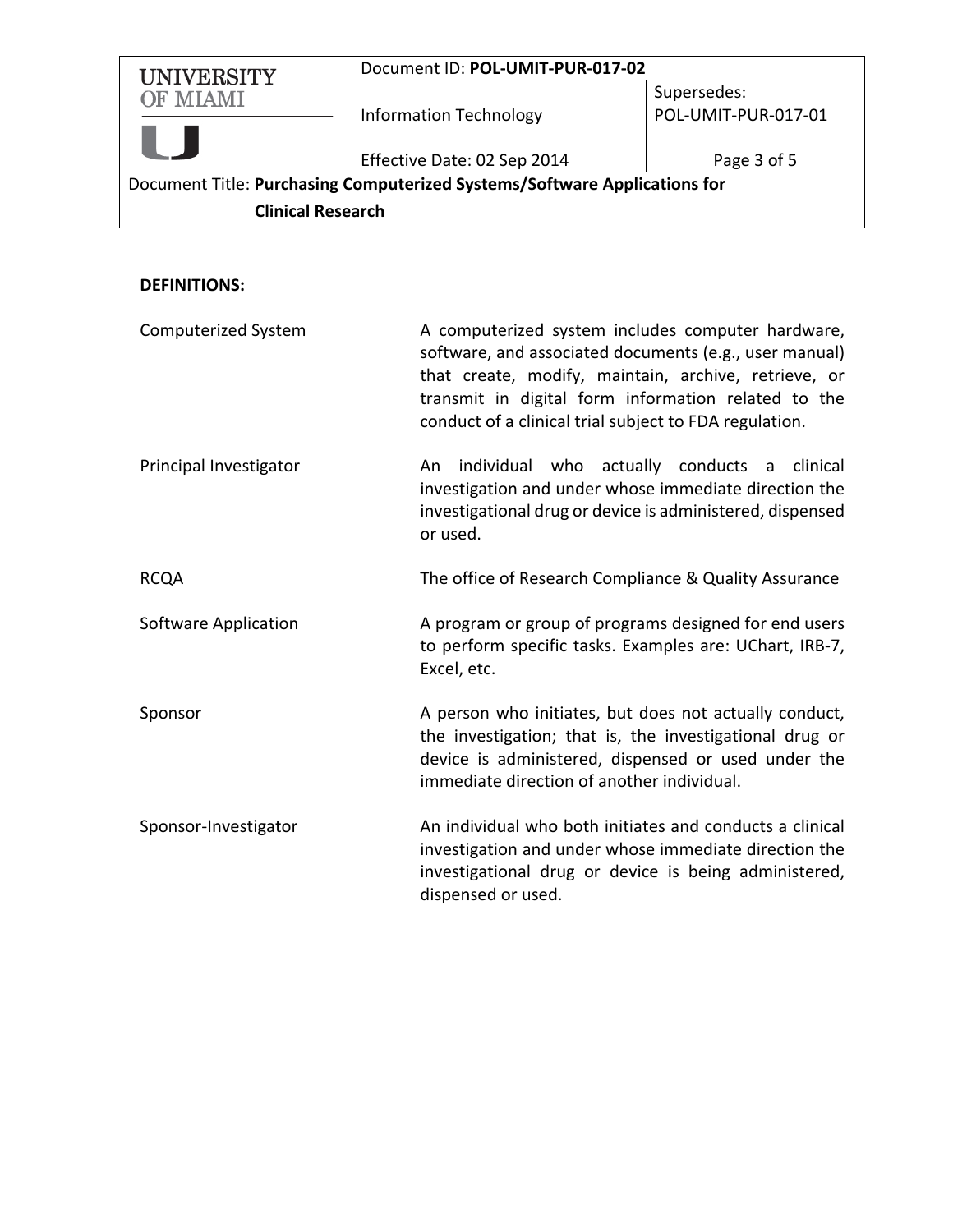| <b>UNIVERSITY</b>                                                         | Document ID: POL-UMIT-PUR-017-02 |                     |  |
|---------------------------------------------------------------------------|----------------------------------|---------------------|--|
| <b>OF MIAMI</b>                                                           |                                  | Supersedes:         |  |
|                                                                           | <b>Information Technology</b>    | POL-UMIT-PUR-017-01 |  |
|                                                                           |                                  |                     |  |
|                                                                           | Effective Date: 02 Sep 2014      | Page 4 of 5         |  |
| Document Title: Purchasing Computerized Systems/Software Applications for |                                  |                     |  |
| <b>Clinical Research</b>                                                  |                                  |                     |  |

#### **POLICY:**

University personnel who are considering the purchase of a new or custom developed software application or computerized system for use in clinical research that is subject to 21 CFR Part 11 regulations must follow these steps prior to purchasing or entering into a vendor agreement with another company.

1) Contact the Clinical Research Electronic Data Committee (CREDC) to schedule an assessment:

Office of Chief Information Security Officer: ciso@miami.edu

- 2) Obtain a written assessment from the CREDC or designee regarding the software/computerized system's compliance with 21 CFR Part 11 requirements. Note that this assessment may include recommendations to mitigate certain deficiencies.
- 3) If deficiencies from 21 CFR Part 11 are found, customization or specific configuration may be required.
- 4) Communication with the vendor and the CREDC or designee should continue until the deficiencies are resolved or mitigated, if possible.
- 5) If the software/computerized system has the capability of meeting the requirements of 21 CFR Part 11 regulations and is deemed acceptable for use in clinical research at the University, obtain written approval from the CREDC and proceed with the standard purchasing process.
- 6) If the software/computerized system does not have the capability of meeting the requirements of 21 CFR Part 11 regulations; an alternative will be required. The CREDC or designee will document the software/computerized system's deficiencies in the assessment.

#### **RESPONSIBILITIES:**

The following parties are responsible for the compliance and governance of this policy:

- Office of the Vice Provost for Research;
- Office of Research, Research Education and Innovative Medicine;